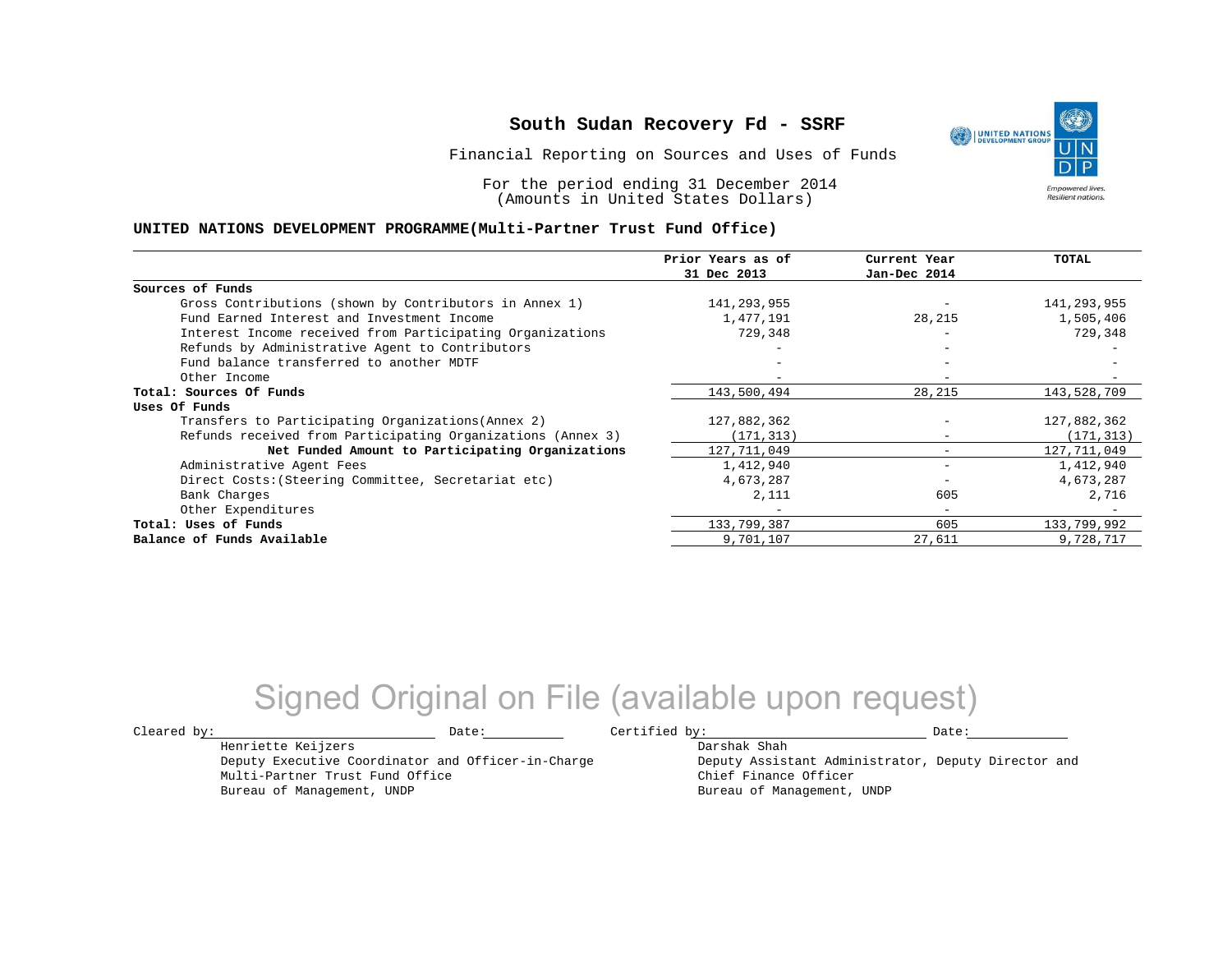

Financial Reporting on Sources and Uses of Funds

For the period ending 31 December 2014 (Amounts in United States Dollars)

#### **UNITED NATIONS DEVELOPMENT PROGRAMME(Multi-Partner Trust Fund Office)**

**Annex - 1: Gross Contributions**

|                                | Prior Years as of | Current Year             | TOTAL         |
|--------------------------------|-------------------|--------------------------|---------------|
|                                | 31 Dec 2013       | Jan-Dec 2014             |               |
| Contributors                   |                   |                          |               |
| DEPARTMENT FOR INT'L DEVELOPME | 82,138,182        | $\qquad \qquad -$        | 82,138,182    |
| GOVERNMENT OF DENMARK          | 5,471,757         | $\overline{\phantom{a}}$ | 5,471,757     |
| GOVERNMENT OF NETHERLANDS      | 42,049,585        | $\qquad \qquad -$        | 42,049,585    |
| GOVERNMENT OF NORWAY           | 5,544,631         | $\overline{\phantom{0}}$ | 5,544,631     |
| SWEDISH INT'L DEVELOPMENT COOP | 6,089,800         |                          | 6,089,800     |
| Total: Contributions           | 141,293,955       | $-$                      | 141, 293, 955 |

# Signed Original on File (available upon request)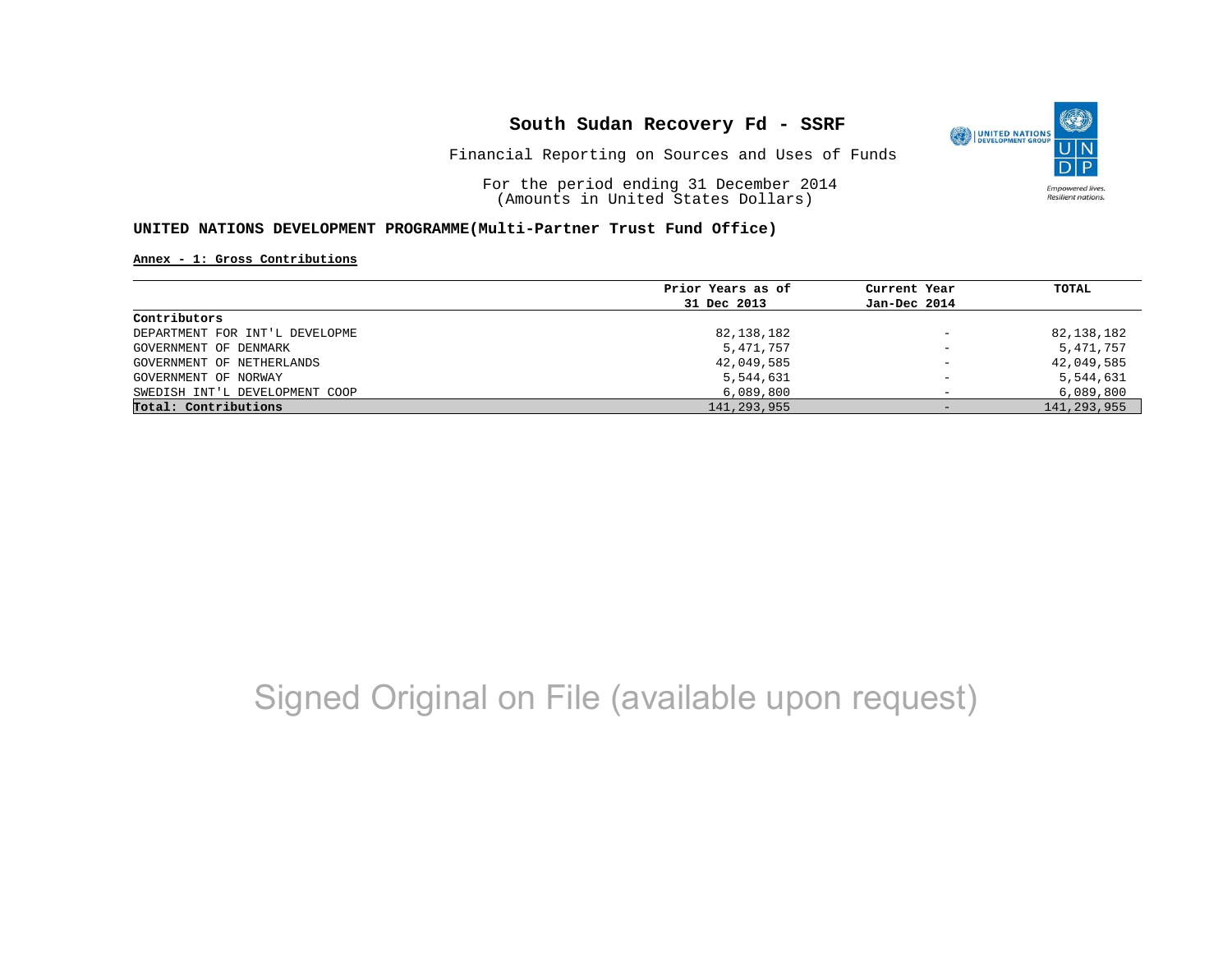

Financial Reporting on Sources and Uses of Funds

For the period ending 31 December 2014 (Amounts in United States Dollars)

#### **UNITED NATIONS DEVELOPMENT PROGRAMME(Multi-Partner Trust Fund Office)**

#### **Annex - 2: Transfers to Participating Organizations**

|                                                | Prior Years as of | Current Year             | TOTAL       |
|------------------------------------------------|-------------------|--------------------------|-------------|
|                                                | 31 Dec 2013       | Jan-Dec 2014             |             |
| UNDP/NGO                                       | 23,512,779        | $\overline{\phantom{0}}$ | 23,512,779  |
| UNDP                                           | 22,290,670        | $\overline{\phantom{a}}$ | 22,290,670  |
| UNOPS                                          | 59,858,913        | $\qquad \qquad -$        | 59,858,913  |
| WFP                                            | 22,220,000        | $\overline{\phantom{0}}$ | 22,220,000  |
|                                                |                   |                          |             |
| Total Transfers to Participating Organizations | 127,882,362       | $\overline{\phantom{m}}$ | 127,882,362 |

## Signed Original on File (available upon request)